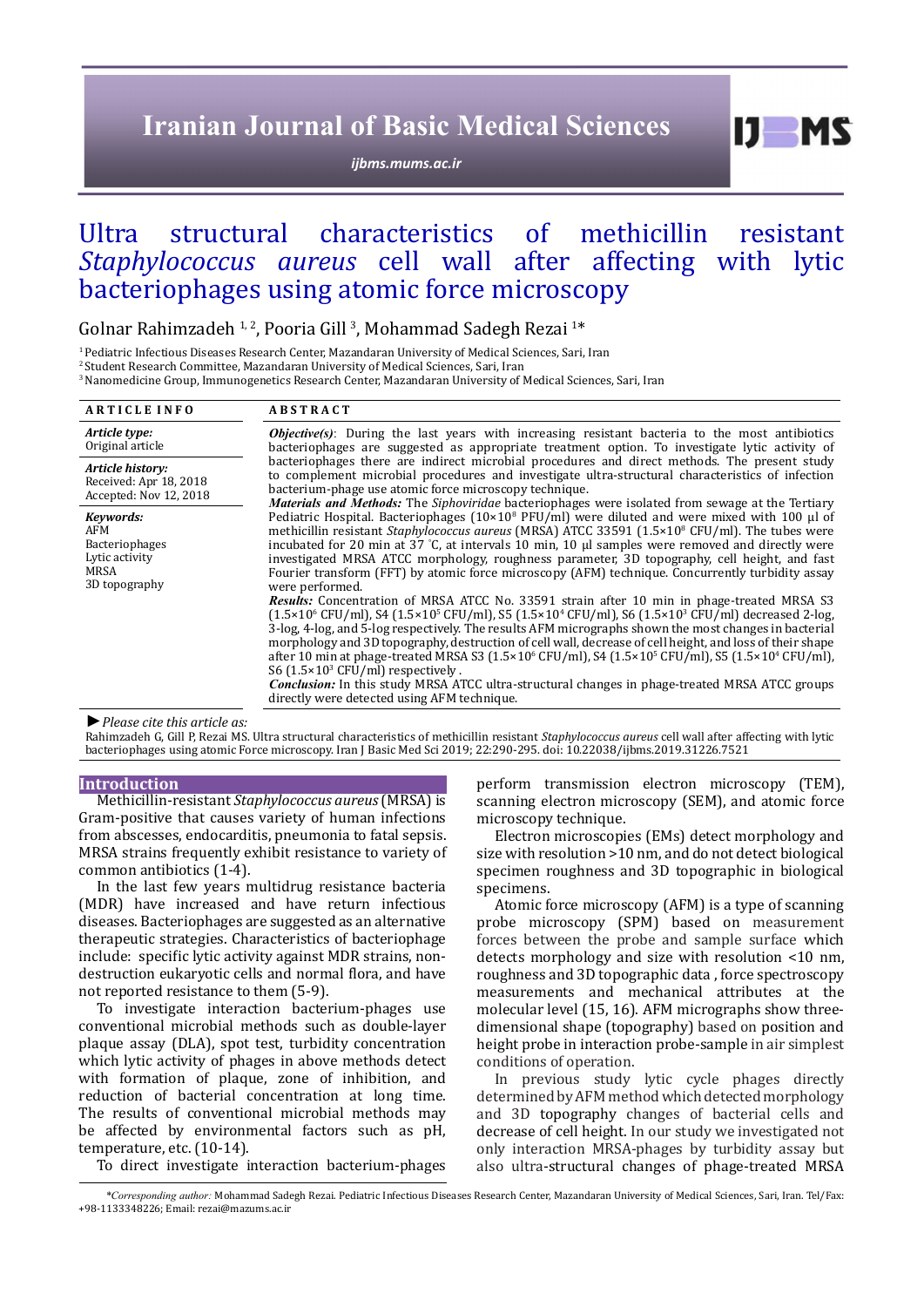strains currently detected by AFM method in terms of MRSA strains morphology, roughness parameter, 3D topography, cell height, and FFT parameter (17-21).

Our aim is detect the lytic activity bacteriophages through characterization of ultra-structural of MRSA cell wall in phage-treated MRSA using AFM technique. We directly detect lytic activity bacteriophages against MRSA strains with changes of morphology, roughness parameter, 3D topography and cell height.

## **Materials and Methods** *Bacterial cells preparation*

MRSA ATCC as positive control, and MRSA bacteria previously were isolated from the blood of a sixmonth-old new-born at tertiary Bouali Sina Hospital in Mazandaran province, Iran, were examined by conventional microbial tests such as: Gram stain, tube coagulase, catalase, DNase, and mannitol fermentation test.

#### *Preparation of bacteriophages*

Sewage sample was collected from septic tank at the tertiary pediatric Bouali Sina Hospital in Mazandaran province, Iran. The sample was transported to the laboratory and stored at 4 ° C. The sample was centrifuged 11000 g, 5 min, then was filtered through a 0.22  $\mu$ m filter. An equal volume of filtered sample was added to the MRSA ATCC No.33591 strain  $OD_{600 \text{ nm}} = 1$  (22, 23). This combination was incubated in shaker incubator 150 rpm, overnight, at 37 ° C.

#### *Double-layer plaque assay*

To detect MRSA bacteriophages titer DLA assay was performed. Ten-fold dilutions of isolated phages  $(10\times10^{8} PFU/ml)$  were prepared then of each dilution except Tubes No 9 and 10 were negative and positive controls, 100 µl was removed and added to 100 µl MRSA ATCC 33591 suspension (OD  $_{600 \text{ nm}}$  = 0.8). This solutions were added to 3 ml of top agar and mixed gently, then were poured into plates contains of bottom agar. The plates were incubated at 37 ° C, overnight. The next day the number of plaques were counted. After overnight the plaques formed were counted and phages titer were calculated (22, 23).

## *Determination of morphology isolated phages with TEM*

Isolated phages were characterized by TEM. Bacteriophages were concentrated by centrifugation at 25000 g for 60 min, followed by two washes in 0.1 M neutral ammonium acetate.

Purified bacteriophages were deposited on carboncoated copper grids and stained with 2 % uranyl acetate (pH= 4-4.5). After staining, phages were observed on a Philips CM 300 electron microscope at 150 Kv (22, 23).

#### *Sample preparation for AFM*

The bacteria samples divided in negative control, positive control, and experimental control groups. The negative control bacteria were incubated 24 hr at 37 <sup>°</sup>C without phages and 10 μl of samples  $OD_{600 \text{ nm}} = 0.8$ ) were removed, fixed on the slide, then dried at room temperature (25 ° C) (21-23).

In order to investigate lytic activity of phages, turbidity concentration method was used. The MRSA ATCC 33591 in Luria-Bertani (LB) medium was inoculated and was shacked in shaker incubator at 37 °C until the  $OD_{600 \text{ nm}}$ reached  $0.1$   $(1.5 \times 10^{8} \text{ CFU/ml})$ . Serial dilutions of the MRSA bacteria were prepared in 6 tubes, the tubes numbered 0 and 7 were positive control and negative control respectively. The ratio of 1:1 diluted MRSA ATCC 33591 with phages  $(10 \times 10^8 \text{ PFU/ml})$  were combined. At 10 min intervals the concentration of MRSA ATCC 33591 was studied in presence of phages at  $OD<sub>a</sub>$ Similar to the above method was performed with MRSA which were isolated from the blood of a six-month-old new-born at tertiary Bouali Sina Hospital (21-23).

#### *Atomic force microscopy*

The slides were studies using contact mode with JPK-AFM, with 150 HZ 1Gain, 0.0048 PGain and 1.0V set point via a JPK Nano Wizard Control. The cantilever was ACTA-10 probe model (material: silicon, N-type, 0.01- 0.025 Ω/cm). Rough data were graphically processed with the JPK Nanoanalyzer Software (24).

#### **Results**

#### *Hospital strain confirmation*

The microbial tests confirmed MRSA isolation from the blood of a six-month-old new-born with septicaemia.

#### *Characterization of lytic activity bacteriophages*

Formation plaques indirectly showed lytic activity of MRSA bacteriophages. The results showed formed plaques with 9-14 μm diameter and phages titer calculated as  $10\times10^8$  PFU/ml.

#### *TEM characteristics of bacteriophages*

The results of electron microscopy with negatively stained, 2% uranyl acetate (pH= 4-4.5), and voltage 50 Kv showed one group phages isolated. Phages with icosahedral head and no contractile tail lengths (300 nm) belonged to the family *Siphoviridae* (order *Caudovirales*) serogroup A (Figure 1).

#### *Indirect investigation of lytic activity MRSA bacteriophages by turbidity concentration method*

In order to investigate the lytic activity of phages against MRSA ATCC 33591 and MRSA isolated from patient



serogroup A. Negatively stained with 2% uranyl acetate (pH=4-4.5), voltage 150 Kv, the scale bar represents 60 nm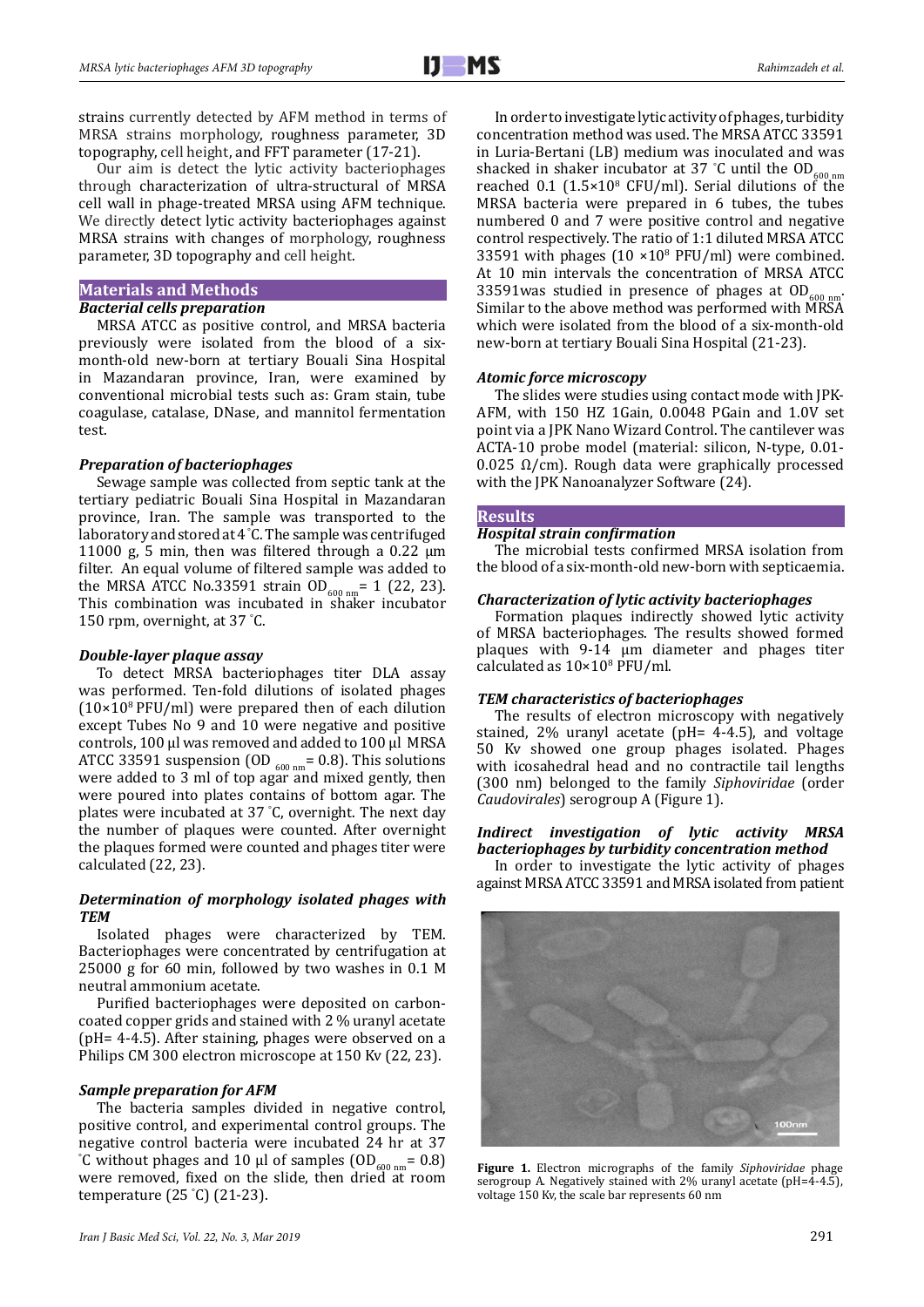| Table 1. Effective dose lytic phage against methicillin resistant Staphylococcus aureus (MRSA) bacteria |
|---------------------------------------------------------------------------------------------------------|
|---------------------------------------------------------------------------------------------------------|

| Sample Name           | S <sub>0</sub>    | S1                 | S <sub>2</sub>      | S <sub>3</sub>      | S4                  | S <sub>5</sub>      | S6                  | S7 |
|-----------------------|-------------------|--------------------|---------------------|---------------------|---------------------|---------------------|---------------------|----|
| MRSA Count (CFU/ml)   | $1.5 \times 10^8$ | $1.5 \times 10^8$  | $1.5 \times 10^{7}$ | $1.5 \times 10^{6}$ | $1.5 \times 10^{5}$ | $1.5 \times 10^{4}$ | $1.5 \times 10^{3}$ |    |
| Lytic phages (PFU/ml) | 0                 | $10 \times 10^{8}$ | $10 \times 10^{8}$  | $10 \times 10^{8}$  | $10 \times 10^{8}$  | $10 \times 10^{8}$  | $10 \times 10^{8}$  |    |



**Figure 2.** Turbidity assay of methicillin resistant *Staphylococcus aureus* (MRSA) ATCC 33591 in the presence of lytic phage

specimen, the turbidity concentration method was used. The results showed after 10 min, concentration of MRSA, ATCC 33591 in samples S3 (1.5×10<sup>6</sup> CFU/ml), S4 (1.5×10<sup>5</sup>  $CFU/ml$ , S5  $(1.5 \times 10^4 \text{ CFU/ml})$ , S6  $(1.5 \times 10^3 \text{ CFU/ml})$ decreased 2-log, 3-log, 4-log, and 5-log respectively. Samples S2  $(1.5 \times 10^{7} \text{ CFU/ml})$ , and S1  $(1.5 \times 10^{8} \text{ CFU/ml})$ decreased 1-log. After 20 min, the concentration of MRSA ATCC 33591 in samples S1, S2, S3, S4, S5, and S6 were not significantly changed (Figure 2) (Table 1).

# *Direct investigation lytic activity MRSA bacteriophages using AFM*

The results of AFM directly showed lytic activity

bacteriophages after 10 min incubation of phages with MRSA ATCC 33591 and isolated MRSA strain from patient sample. Infected MRSA strains determined by significant changes in bacterial morphology such as destruction of the cell wall, decrease of cell height, and loss of their shape. AFM micrographs analyzed roughness parameters at the MRSA strains cell wall (Figure 3A) and the results showed the average roughness (Ra) and RMS roughness (Rq) of the phage-treated MRSA and MRSA ATCC 33591 significantly more than results of the untreated MRSA. In addition, peak-to-valley roughness parameter was decreased for the phage-treated MRSA cells when compared to that for the untreated MRSA (Figure 3B). The most changes of bacterial morphology, destruction of cell wall, decrease of cell height, and loss of their shape at phage-treated MRSA ATCC 33591 were S1 (1.5×10°CFU/ml), S2 (1.5×10′CFU/ml), S3 (1.5×10°  $CFU/ml$ ), S4 (1.5×10<sup>5</sup> CFU/ml), S5 (1.5×10<sup>4</sup> CFU/ml), S6  $(1.5\times10^{3}$  CFU/ml) respectively.

# *AFM fast Fourier transform (FFT) characteristics of phage-treated MRSA*

AFM micrographs of MRSA strains ultra - structurally analyzed using FFT (Figure 4A)**.** The FFT histogram of phage-treated MRSA strains markedly illustrated changings on their surfaces of cell-wall due to the lytic activity of bacteriophages. The holes at the cell walls



**Figure 3.** (a) Atomic force microscopy (AFM) micrograph of Methicillin Resistant *Staphylococcus aureus* (MRSA) cells (1.5×103 CFU/ml) with the inset of roughness parameters at the bottom; (b) AFM micrograph of MRSA cells (1.5×10<sup>3</sup> CFU/ml) affected by lytic bacriophages (10×10<sup>8</sup> PFU/ml) with the inset of roughness parameters at the bottom. The micrographs have been obtained and analyzed using JPK atomic force microscope with 150 Hz IGain, 0.0048 PGain, and 1.0 V set point via a JPK NanoWizard control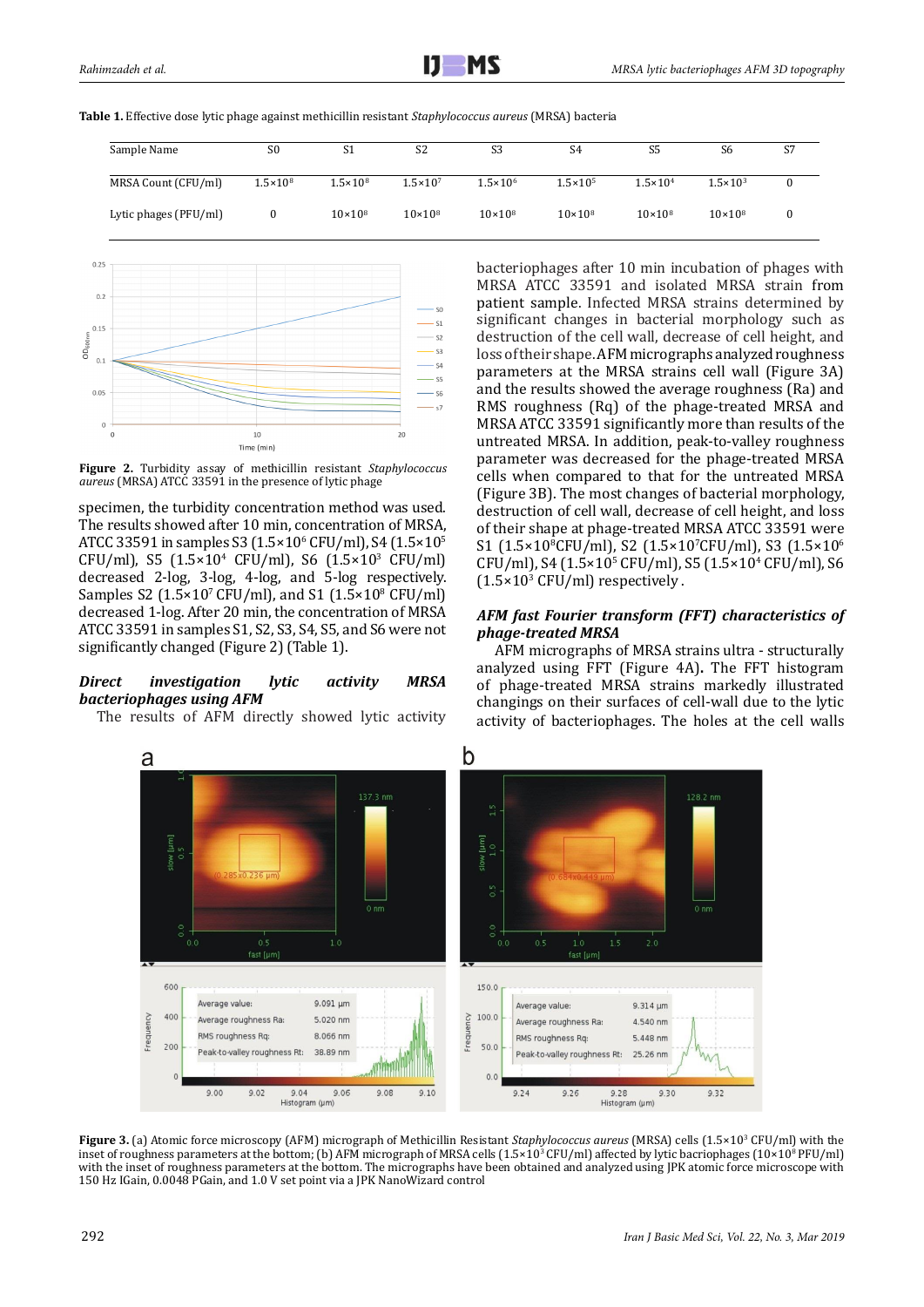

**Figure 4.** Atomic force microscopy (AFM) micrographs and fast Fourier transform (FFT) histograms of methicillin resistant *Staphylococcus aureus* (MRSA) cells (1.5×10<sup>3</sup> CFU/ml) before (a) and after (b) interaction with lytic bacriophages (10×10<sup>8</sup> PFU/ml)

were depicted as the multiple crosses at the AFM FFT histogram of the MRSA bio molecularly affected by the phages (Figure 4B).

Three-dimensional (3D) AFM micrographs of phagetreated MRSA cells indicated topographic changings at their cell-wall surfaces when compared with the 3D micrograph from the untreated MRSA cells (Figure 5A) (Figure 5B). Also the topographic informations shown changing the height and size of phage-treated MRSA cells. The cell height of phage-treated MRSA strains were decreased and loss their shape.



**Figure 5.** Two and three dimensional atomic force microscopy (AFM) micrographs of methicillin resistant *Staphylococcus aureus* (MRSA) cells  $(1.5\times10^3\,$  CFU/ml) before (a) and after (b) interaction with lytic bacriophages  $(10\times10^8\,$  PFU/ml) supported by size scaled topographic graphs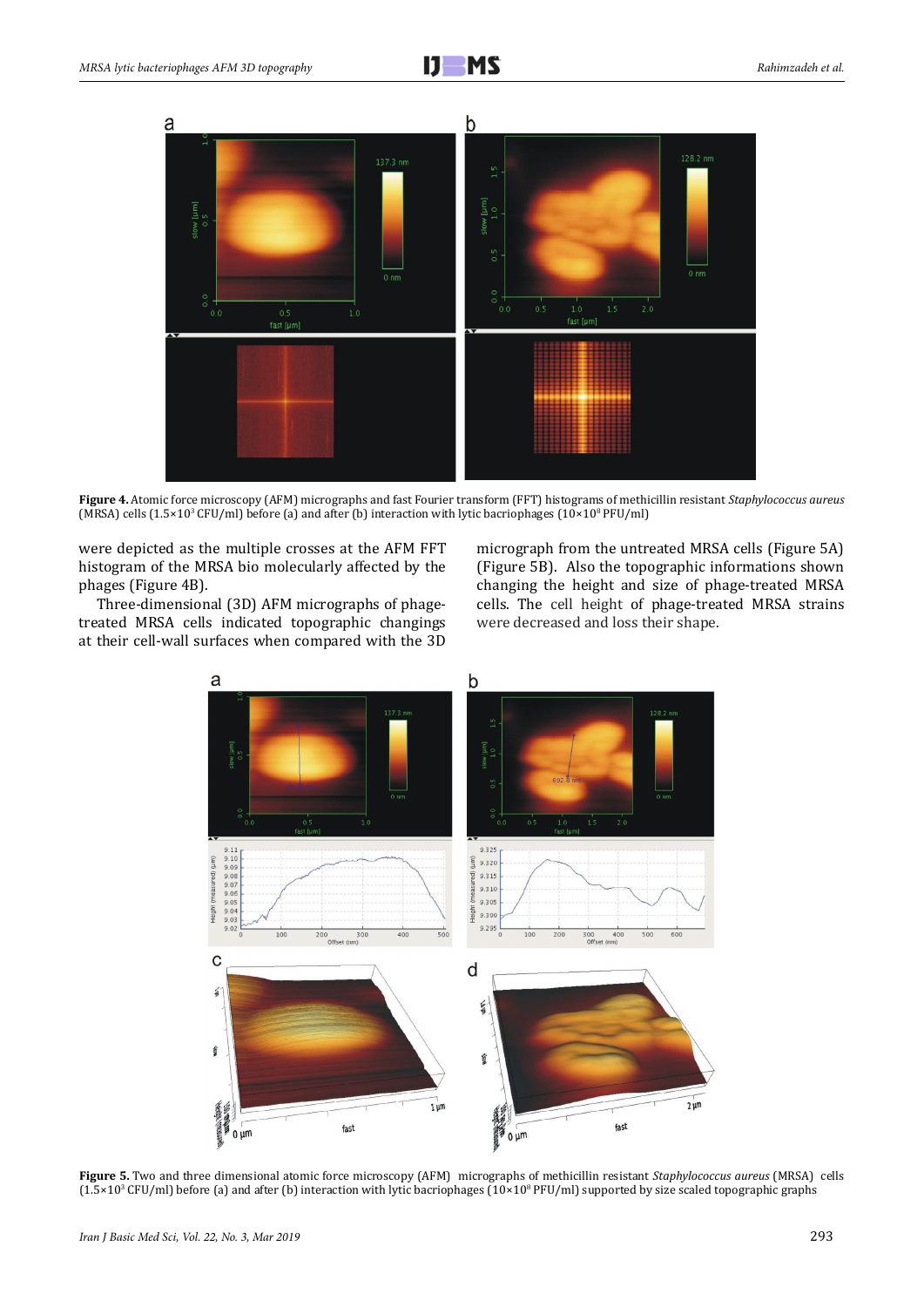#### **Discussion**

In this study *Siphoviridae* bacteriophages were isolated from sewage at the tertiary hospital. Phages titer was calculated  $10 \times 10^8$  PFU/ml by DLA assay. Interaction of MRSA -phages by AFM technique directly investigated. Currently lytic activity phages was detected by turbidity assay. The results showed after 10 min phages (10×108 PFU/ml) decreased 5-log of MRSA ATCC 33591 S6  $(1.5 \times 10^{3} \text{ CFU/ml})$  which in these conditions AFM micrographs showed the most changes of MRSA ATCC 33591 S6 (1.5×103 CFU/ml) morphology, roughness parameter, 3D topography, decrease cell height, and FFT.

 AFM is the most efficient tool for studying interaction bacterium-phage among the other high resolution types of microscopy. The advantages of AFM include: easy sample preparation, operation in ambient or aqueous conditions, obtain 3D topographical images, evaluate the mechanical properties of sample, and samples of non pretreatment with metal coating but in EMs methods samples pretreatment with metal coating is needed in which leads to change of sample properties.

In study by Abdulamir *et al.*, isolated phages from sewage at hospital and cattle waste and lytic activity of isolated phages on MRSA biofilm investigated by SEM. SEM screening used to only visualize morphology of biofilms in presence of phages. but in our study AFM micrographs demonstrated not only phagetreated bacteria morphology but also roughness, 3D topographical data, Fourier transform (25, 26).

AFM technique monitor interaction phage-bacterium in different infected stages from adsorption on bacterial cell surface to release of new phages. AFM directly detect the lytic activity of phages with decrease of bacterial height, loss of bacteria shape with numerous newly formed phages as clouds near the host cell and destruction of host cell (18-20). We directly scanned lytic activity of phage against MRSA in the air condition as the simplest conditions of operation with high resolution imaging.

 In this study AFM micrographs shown MRSA morphology changes after 10 min. The comparison shape and size infected MRSA with non-infected MRSA directly approved the lytic activity of isolated phages. The results showed after 10 min the most changes of morphology, roughness parameter, 3D topography, decrease cell height, and FFT in phage-treated MRSA S6  $(1.5 \times 10^{3} \text{ CFU/ml})$  which lytic activity phages  $(10 \times 10^{8} \text{ m})$  $PFU/ml$ ) decreased 5-log of MRSA S6  $(1.5\times10^{3}\,\mathrm{CFU/ml})$  .

In study Dubrovin *et al.*, reported lytic activity of bacteriophages A157 against Gram-negative *Escherichia coli* and *Salmonella enteritidis* and Gram-positive *Bacillus thuringiensis* by AFM. The results shown the effect of bacteriophages on the Gram-negative *E. coli* and *S. enteritidis*. Also similar to our study, significant changes in bacterial morphology such as destruction of the cell wall, decrease of cell height, and loss of their shape was observed (27, 28).

 Increasing roughness of infected MRSA is directly reflected from phage adsorption on the bacterial cell surface to destroy the cell wall during the infection process (29).

Also our results shown great potential of using other

modes of AFM operation for directly study phagebacterial infection process such as force spectroscopy and different types of affine imaging in solution. Sample preparation play an important role and can be crucial for obtaining adequate results. Insufficient sample purification can lead to hardly interpreted AFM images, or very small initial ratio of phages/bacteria concentration may lead to hardly find in AFM images.

In our study lytic activity of phages in phage-treated bacteria directly assayed by AFM but adsorption stages on bacterial surface and its effect on bacterial cell wall did not investigated.

#### **Conclusion**

According to our knowledge, this study for the first time directly showed ultra-structural characterizations of MRSA bacteria cell-wall after interaction phagebacterium by AFM. We directly investigated interaction<br>of phage-bacterium and studied lytic activity phage-bacterium and studied lytic activity bacteriophages. Analysis and comparison of shapes, sizes, and 3D topography, roughness, bacteria height in phage-treated MRSA bacteria with positive control group confirm lytic activity of bacteriophages. AFM micrographs directly present the results of turbidity assay.

#### **Acknowledgment**

The authors thank also Mazandaran University of Medical Sciences, Central Research Laboratory, Sari, Iran. This study was supported by Vice Chancellor of Research and Technology, Mazandaran University of Medical Sciences. The results described in this paper were part of student thesis.

#### **Conflict of Interest**

All authors declared no conflict of interest in present manuscript.

#### **References**

1. Huang SS, Platt R. Risk of methicillin-resistant *Staphylococcus aureus* infection after previous infection or colonization. Clin Infect Dis 2003;36:281-285.

2. Lentino J, Baddour L, Wray M, Wong E, Yu V. *Staphylococcus aureus* and other bacteremias in hemodialyis patients: Antibiotic therapy and surgical removal of access site. Infection 2000;28:355-360.

3. Lowy FD. Antimicrobial resistance: the example of Staphylococcus aureus. J Clin Invest 2003;111:1265-1273.

4. Rezai MS, Pourmousa R, Dadashzadeh R, Ahangarkani F. Multidrug resistance pattern of bacterial agents isolated from patient with chronic sinusitis. Caspian J Intern Med 2016;7:114.

5. Inal JM. Phage therapy: a reappraisal of bacteriophages as antibiotics. Arch Immunol Ther Exp 2003;51:237-244.

6. Park SC, Shimamura I, Fukunaga M, Mori K-I, Nakai T. Isolation of bacteriophages specific to a fish pathogen, *Pseudomonas plecoglossicida*, as a candidate for disease control. Appl Environ Microbiol 2000;66:1416-1422.

7. Barrow PA, Soothill JS. Bacteriophage therapy and prophylaxis: rediscovery and renewed assessment of potential. Trends Microbiol 1997;5:268-271.

8. Garcia-Doval C, Castón JR, Luque D, Granell M, Otero JM, Llamas-Saiz AL, *et al*. Structure of the receptor-binding carboxy-terminal domain of the bacteriophage T5 L-shaped tail fibre with and without its intra-molecular chaperone. Viruses 2015;7:6424-6240.

9. [Miller ES,](https://www.ncbi.nlm.nih.gov/pubmed/?term=Miller%20ES%5BAuthor%5D&cauthor=true&cauthor_uid=12626685) [Kutter E](https://www.ncbi.nlm.nih.gov/pubmed/?term=Kutter%20E%5BAuthor%5D&cauthor=true&cauthor_uid=12626685), [Mosig G](https://www.ncbi.nlm.nih.gov/pubmed/?term=Mosig%20G%5BAuthor%5D&cauthor=true&cauthor_uid=12626685), [Arisaka F](https://www.ncbi.nlm.nih.gov/pubmed/?term=Arisaka%20F%5BAuthor%5D&cauthor=true&cauthor_uid=12626685), [Kunisawa T,](https://www.ncbi.nlm.nih.gov/pubmed/?term=Kunisawa%20T%5BAuthor%5D&cauthor=true&cauthor_uid=12626685) [Rüger](https://www.ncbi.nlm.nih.gov/pubmed/?term=R%C3%BCger%20W%5BAuthor%5D&cauthor=true&cauthor_uid=12626685)